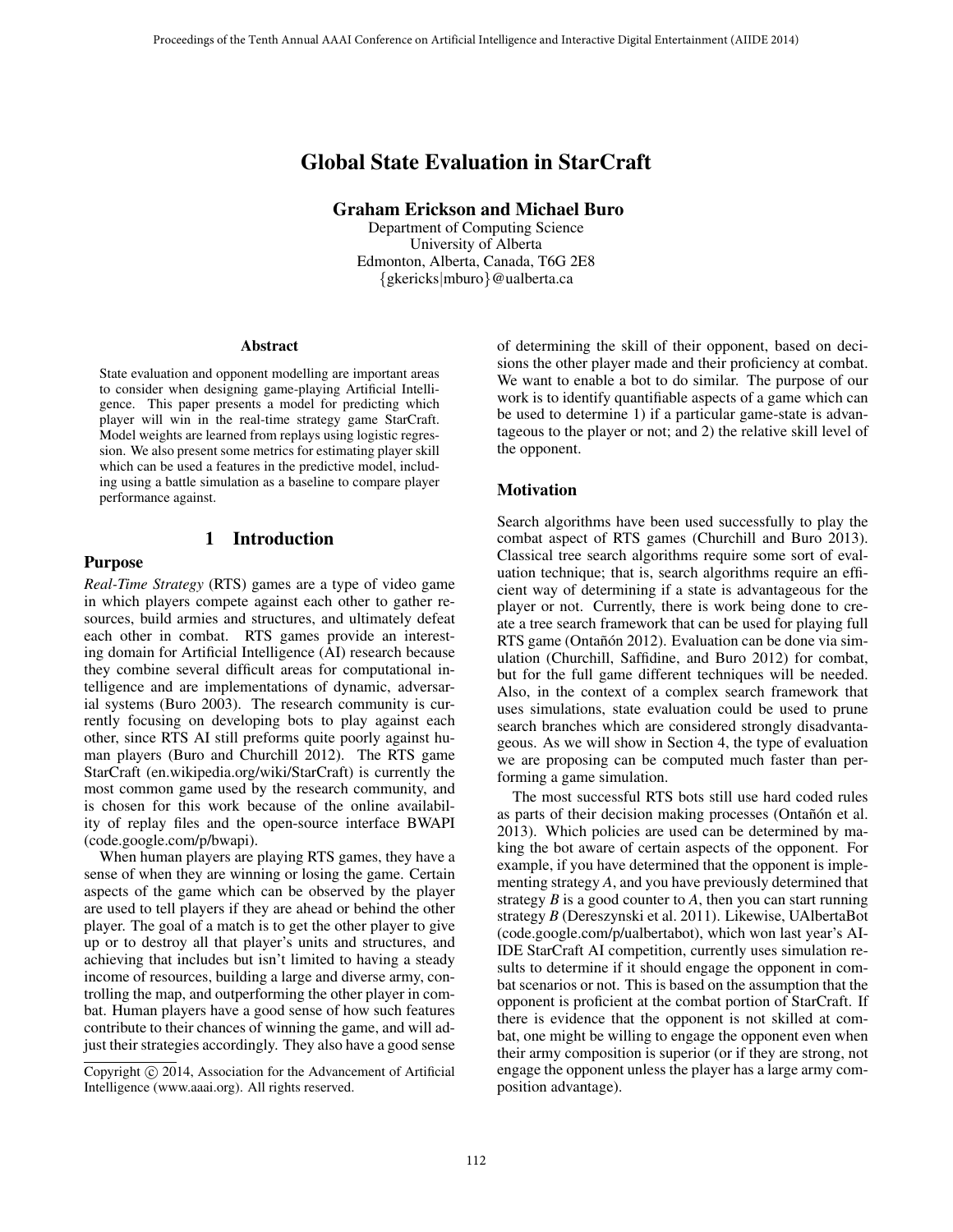### **Objective**

The primary objective of this work is to present a model for evaluating RTS game states. More specifically, we are providing a possible solution to the game result prediction problem: given a game state predict which player will go on to win the game. Our model uses logistic regression (en.wikipedia.org/wiki/Logistic regression/) to give a response or probability of the player winning (which can be looked at as a value of the state for the player). Presenting our model will then come down to describing the features we compute from a given game state. The features come in two distinct types: features that represent attributes of the state itself (which can be correlated with win status), and features which represent the players skill (which is a much more abstract notion). Our model assumes perfect information; StarCraft is an imperfect information game, but for the purposes of preliminary investigation we assume that the complete game-state is known.

The next section presents background on machine learning in RTS games. In Section 3 we describe the data set we developed the model on, and how we parsed and processed the data set. Then in Section 4 we present the features we use in the model. Section 5 presents our experiments that we used to evaluate the approach, and shows the results along with a discussion of the findings. Limitations of the model, along with future plans are discussed in Section 6.

# 2 Background

Although there has been a recent trend of using StarCraft replays as data for machine learning tasks (Weber and Mateas 2009) (Synnaeve and Bessière 2011) (Dereszynski et al. 2011), little work has been regarding state evaluation in RTS games. (Yang, Harrison, and Roberts 2014) tries to predict game outcomes in Massively Online Battle Arena (MOBA) games, a different but similar genre of game to RTS. They represent battles as graphs and extract patterns that they use to make decisions about which team will win. Opponent modelling has also seen little work, with (Schadd, Bakkes, and Spronck 2007) being the notable exception (their work was not with StarCraft though). (Avontuur, Spronck, and van Zaanen 2013) extracted features from StarCraft II replays and showed that they can be used to predict the league a player is in.

As presented in (Davidson, Archibald, and Bowling 2013), a *control variate* is a way reducing the error of an estimate of a random variable. They apply control variates (in conjunction with a baseline scripted player) to Poker, as a way of estimating a player's skill. We apply the idea to the combat portion of StarCraft. We use a StarCraft combat simulator to replay battles with a baseline player, and the control variate technique to reduce the variance of the resulting skill feature estimate.

This project uses logistic regression. The data is represented as a matrix  $X$  with  $n$  examples (rows) and  $k$  features (columns). Each row has a corresponding target value, 1 for a player win 0 for a player loss, shown in the column vector  $Y$ . The logistic regression algorithm takes  $X$  and  $Y$  and gives a column vector  $K$  of  $k$  weights such that

$$
X \cdot K = Y'
$$
  

$$
T(g(Y')) \approx Y
$$
  

$$
g(s) = \frac{1}{1 + e^{-s}}
$$

 $Y'$  *predicts*  $Y$  and the weights  $K$  can be used to predict new targets given new examples by applying the weights to the features as a linear combination and then putting those sums through a sigmoid function  $(q)$ . The result is a response value for each example, i.e., a real number between 0 and 1 that can be thresholded (e.g.,  $T =$  Heaviside step function) to act as a prediction for the new examples.

### 3 Data

For our data set, we used a collection of replays collected by Gabriel Synnaeve (Synnaeve and Bessiere 2012). Since professional tournaments usually only release videos of matches and not the replay files themselves, the replays were taken from amateur ladders (GosuGamer (www.gosugamers.net), ICCUP (iccup.com/en/starcraft), and TeamLiquid (www.teamliquid.net)). Synnaeve et al. released both the replay files themselves and parsed text files (http://emotion.inrialpes.fr/people/synnaeve/),<br>but we decided to write our own parser but we decided to write our own (github.com/gkericks/SCFeatureExtractor), because of the specific nature of our task and to reduce the possible sources of error. Synnaeve et al. collected ∼8000 replays of all different faction match-ups, but we decided to focus on just the ∼400 Protoss versus Protoss matches because the Protoss faction is the most popular faction among bots and our in-house StarCraft bot plays Protoss.

We wrote our replay parser in C++ and it uses BWAPI to extract information from replay file which use a compact representation that needs to be interpreted by the StarCraft engine itself. BWAPI then lets one inject a program like our parser into the StarCraft process. The parser outputs two text files: one with feature values for every player and one with information about the different battles that happened. The first file also includes information about the end of the game, including information about who won the game (which is not always available from the replays) and the final game score, which is computed by the StarCraft game engine. The exact way that the game score is computed is obfuscated by the engine, and the score could not be computed for the opponent in a real game, because of the imperfect information nature of StarCraft, so the game score itself is not a viable feature. In the first file, feature values are extracted for each player according to some period of frames, which is an adjustable parameter in the program.

#### Battles

Our technique for identifying battles, as shown by Algorithm 1, is very similar to one presented in (Synnaeve and Bessiere 2012). The main difference is what information is logged. Synnaeve et al. were concerned with analyzing army compositions, but we want to be able to actually recreate the battles (the details of which are explained in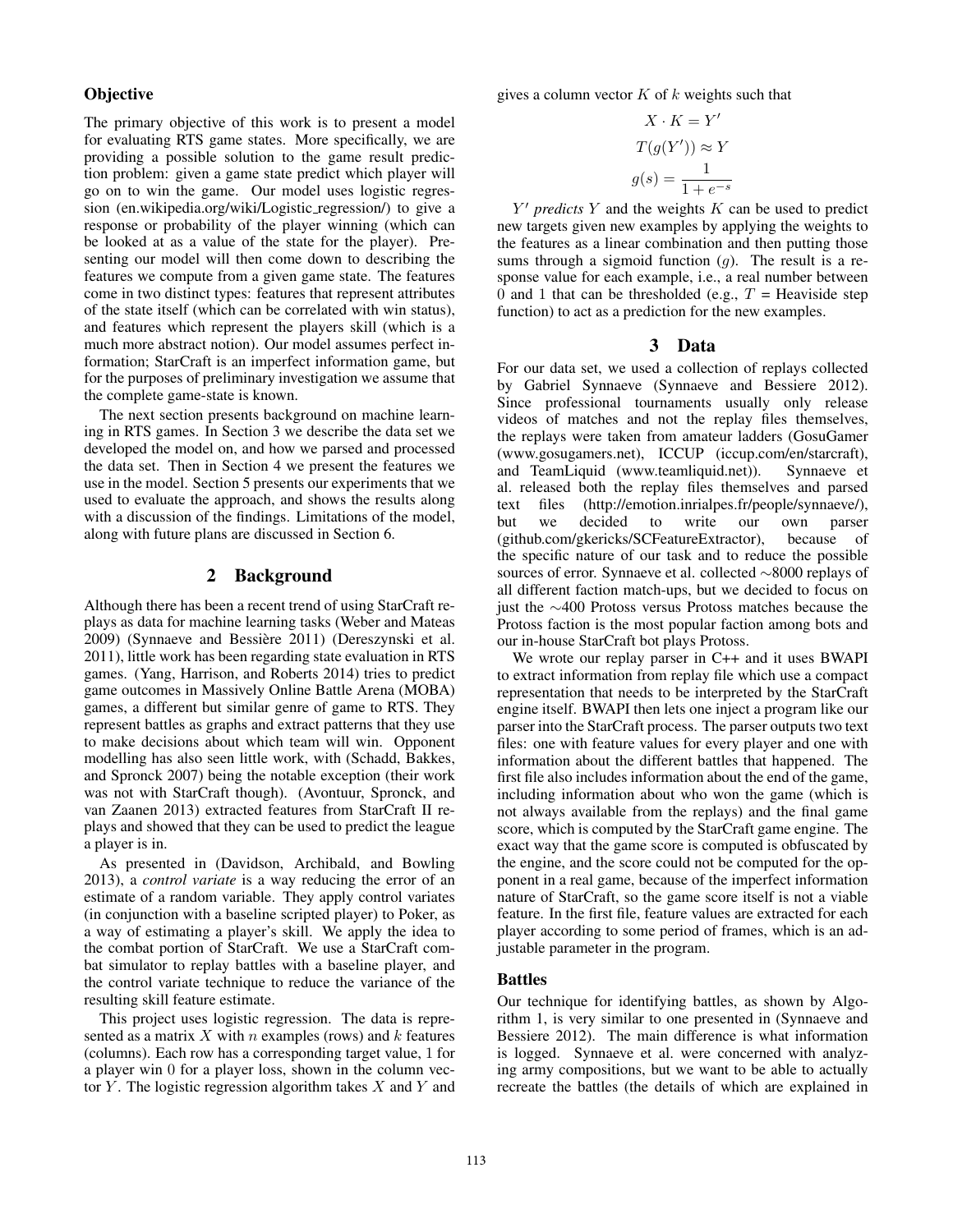Algorithm 1 Technique for extracting battles from replays. Note that UPDATE is called every frame and ON ATTACK is called when a unit is found to be in an attacking state.

```
Global: List CurrentBattles = []
Global Output: List Battles = []function ON_ATTACK(Unit u)
   if u in radius of a current battle then
       return
   end if
   U \leftarrow Units in MIN_RAD of u.position
    B \leftarrow Buildings in MIN_RAD of u.position
   if U does not contain Units from both players then
       return
   end if
   Battle b
   b.\text{units} \leftarrow U \cup BUPDATE_BATTLE(b, U)CurrentBattles.add(b)
end function
function UPDATE
   for all b in CurrentBattles do
       U \leftarrow getUnitsInRadius(b.center, b.radius)
       if U = \emptyset then
           end(b); continue
       end if
       b.units \leftarrow U \triangleright also log unit info
       if ∃ u \in U such that ATTACK(u) then
           UPDATE_BATTLE(b, U)end if
       if b.timestamp–CurrentTime() \geq \Delta then
           end(b); continue;
       end if
   end for
    move ended battles from CurrentBattles to Battles
end function
```
Section 4). In Algorithm 1, ON\_ATTACK is function that gets called when a unit is executing an attack (during a replay) and UPDATE is a function called every frame. All ON ATTACK instances for a single frame are called before UPDATE is called. When a new unit is encountered in both the ON ATTACK and UPDATE functions, the unit's absolute position, health, shield, and the time the unit entered the battle are recorded. When the battle is found to be over (which happens when one side is out of units or no attack actions have happened for some threshold time  $\Delta$ ), the health and shields are recorded for each unit, as well as the time that the battle ended at. Another significant difference is that we start battles based on attacks actions happening (whereas Synnaeve et al. start battles only when a unit is destroyed).

# **Preprocessing**

From viewing the replays themselves, it became apparent that some of the replays would be problematic for our type of analysis. Some games contained endings where the players would appear to be away from their computers, or where one player was obviously winning but appeared to give up.

# Algorithm 1 continued function UPDATE\_BATTLE(Battle  $b$ , UnitSet  $U$ )  $center \leftarrow average(u.position: u \in U)$  $maxRad \leftarrow 0$ for  $u \in U$  do  $rad \leftarrow distance(u, center) + range(u)$ if  $rad \geq maxRad$  then  $maxRad \leftarrow rad$ end if end for  $b$ .center  $\leftarrow center$  $b$ .radius  $\leftarrow maxRad$  $b$ .timestamp  $\leftarrow$  CurrentTime() end function

| Games                 | Number of Games |
|-----------------------|-----------------|
| Original              |                 |
| Kept                  | 391             |
| No Status Close Score | 30              |
| Conflict Type A       | 24              |
| Conflict Type B       |                 |
| Corrupt               |                 |

Table 1: A breakdown of how many games were discarded

Such discrepancies could cause mis-labelling of our data (in terms of who won each game), so we chose to filter the data based on a set of rules. Table 1 shows how many replays were discarded in each step.

When extracting the features from the replays BWAPI has two flags (of interest) that can be true or false for each player: *isWinner* and *playerLeft*. If *isWinner* is present the game is kept and that player is marked as the winner. If *isWinner* is not present, then two things are considered: the *playerLeft* flags (which come with a time-stamp denoting when the player left) and the game score. The game score is a positive number computed by the StarCraft engine. If neither player has a *playerLeft* flag, then we look at the game score. If the game score is close (determined by an arbitrary threshold; for this work, we used a value of 5000), the game is discarded. We chose a relatively large threshold because we want to be confident that the player we picked to be the winner is actually the winner. Otherwise, the player with the larger score is selected as the winner. If there is one *playerLeft* flag, the opposite player is taken as the winner, unless that conflicts with the winner as suggested by the game score, in which case the game is discarded (Conflict Type A). If there are two *playerLeft* flags, the player that left second is taken as the winner unless that conflicts with the winner as suggested by the game score, in which case the game is discarded (Conflict Type B). If a replay file was corrupted (i.e., caused StarCraft to crash at some point) we discarded it as well.

# 4 Features

After the replays are parsed and preprocessed, we represent the data in the form of a machine learning problem. For our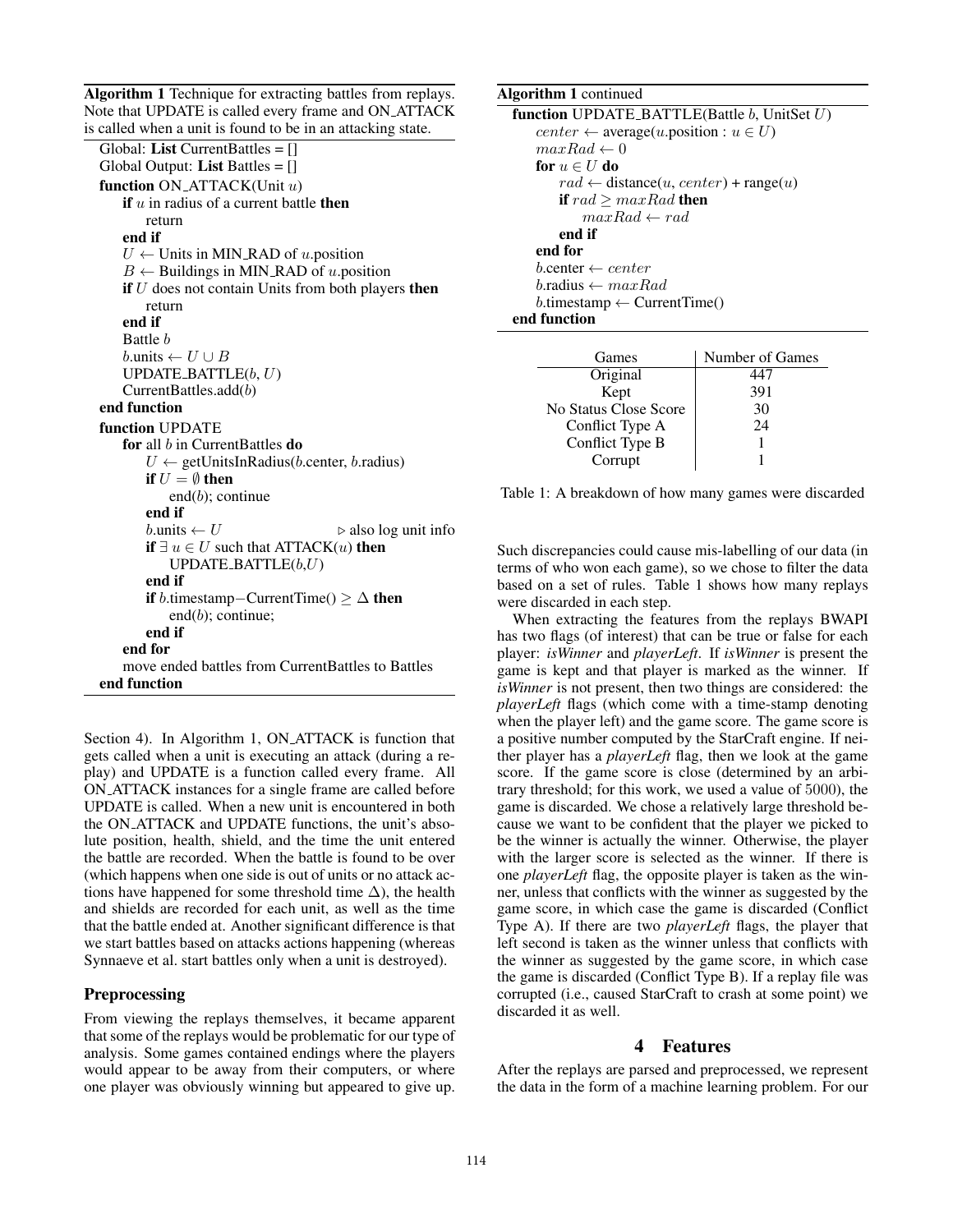matrix  $X$  the examples come from the sample states from the games in the Protoss versus Protoss data set. States were taken every 10 seconds for each replay, so each game gave several examples. Since the match-up is symmetric, we let the features be in terms of the difference between feature values for each player and put in two examples for every game state. For example, if player  $A$  has  $D_A$  Dragoons and player  $B$  has  $D_B$  Dragoons and player  $A$  wins the game, then one example will have  $D_A - D_B$  as the number of Dragoons and a target value of 1 and the other example will have  $D_B - D_A$  as the number of Dragoons and a target value of 0. This ensures that the number of 1s and 0s in  $Y$  is equal and the learned model is not biased towards either target value.

### Economic

Economic features are features that relate to a player's resources. In StarCraft there are two types of resources, minerals and gas. For both resource types we include the current amount that the player has  $R_{cur}$  (unspent). A forum post on TeamLiquid (www.teamliquid.net/forum/starcraft-2/266019-do-you-macro-like-a-pro) showed that the ladder StarCraft 2 players were in was correlated with both average unspent resources  $U$  and income  $I$ . We included both quantities as features in our model. Average unspent resources is computed by taking the current resources a player has at each frame, and dividing that total by the number of frames. Income is a rate of the in-flow of resources and can be computed as simply the total resources  $R_{tot}$  divided by the time passed  $(T)$ . We stress that it is important that these features are included together because an ideal player will keep their unspent resources low (showing that they spend quickly) and keep their income high (showing that they have a good economy).

$$
U = (\sum_{t \le T} R_{cur})/T
$$

$$
I = \frac{R_{tot}}{T}
$$

#### **Military**

Every unit and building type has its own feature in the model. As discussed previously, these features are differences between the counts of that unit type for each player. Features for the Scarab and Interceptor unit types were not included, as those units are used as ammo by Reavers and Carriers respectively and the information gained by their existence would already be captured by the existence of the units that produce them. In an earlier version of the model features for research and upgrades were included as well, but we decided to remove them from the final version due to scarcity and the balanced nature of the match-up. The set of all unit count features is UC.

### Map Coverage

We chose a simple way of computing map coverage, as a way of approximating the amount of the map that is visible to each player. Each map is divided into a grid, where tiles contain 4 build tiles (build tiles are the largest in-game tile). A tile is considered occupied by a player if the player has

a unit on the tile. Tiles can be occupied by both players. Our map coverage score is then a ratio of the total number of occupied tiles to the total number of tiles. For the feature included in the final version of the model, we just count units (not buildings) and only consider tiles that have walkable space (so the score is map specific). This score can then be computed for each player at a given state, and the included feature,  $MC$ , is the difference of those two scores. If  $P$  is the set of walkable tiles, then for player  $p$  MC can also be formalized as:

$$
MC(p) = \sum_{pos \in P} f(pos, p)
$$

$$
f(pos, p) = \begin{cases} 1 & \text{if } pos \text{ is occupied by } p \\ 0 & \text{otherwise} \end{cases}
$$

# Micro Skill

Skill is an abstract concept and different aspects of a player's skill can be seen by observing different aspects of a game. The combat portion of the game (also known as micromanaging) takes a very specific type of skill. We devised a feature to capture the skill of a player at the micro portion of the game. The feature makes use of the ideas in (Davidson, Archibald, and Bowling 2013), where a scripted player is used as a baseline to compare a player's performance against. We grab battles (as shown in Section 3), play them out using a StarCraft battle simulator (*SparCraft*, developed by David Churchill (code.google.com/p/sparcraft), and compare the results of the scripts to the real battle outcomes. We use a version of *SparCraft* edited to support buildings as obstacles, as well as units entering the battle at varying times.

We used a scripted player as the baseline. For this work, we use the *NOK-AV* (No-OverKill-Attack-Value) script and a version of the LTD2 evaluation function to get a value from a battle (Churchill, Saffidine, and Buro 2012). *NOK-AV* has units attack an enemy in range with the highest damage-perframe / hit-points, and has units switch targets if the current target has been assigned a lethal amount of damage already. Note that although we include buildings in the battles, buildings are not acknowledged explicitly by the script policy, and thus are just used as obstacles.

We need a way of comparing the outcome of the real battle to that of the baseline, in a way that can be used as a feature in our model. For a single player, with a set of units  $U$ , the Life-Time-Damage-2 (LTD2) (Kovarsky and Buro 2005) score is:

$$
\text{LTD2}_{start}(U) = \sum_{u \in U} \sqrt{\text{HP}(u)} \cdot \text{DMG}(u)
$$

LTD2 is an evaluation function which favours having multiple units to single units given equal summed health and rewards keeping units alive that can deal greater damage quicker. LTD2 is sufficient for calculating the army value at the end of the battle, but since units can enter the battle at varying times, we need a way of weighting the value of each unit. Let T be the length of the battle and  $st(u)$  be the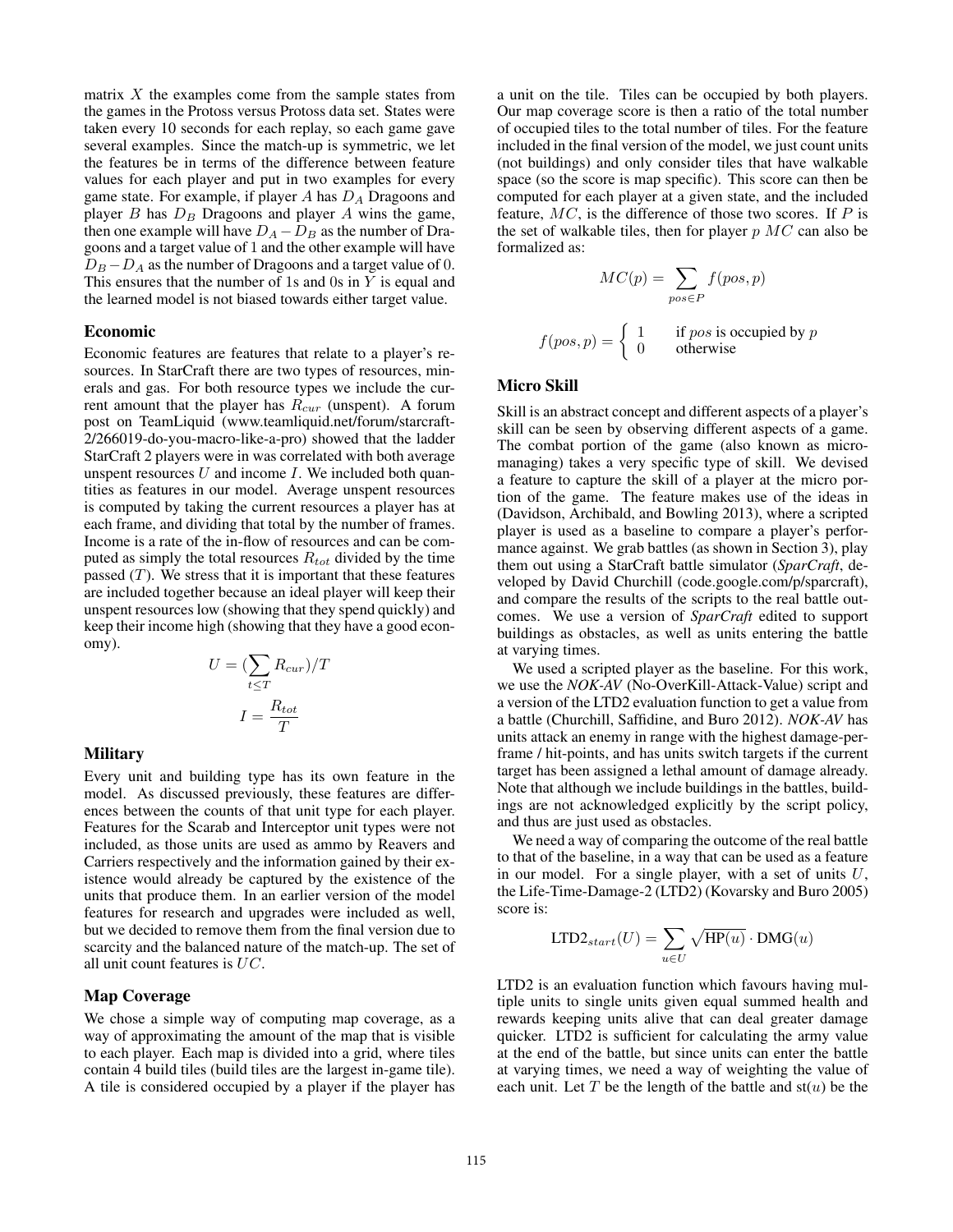time unit  $u$  entered the battle (which can take values from  $0$ to  $T$ ). Then:

$$
\text{LTD2}_{end}(U) = \sum_{u \in U} \frac{T - \text{st}(u)}{T} \cdot \sqrt{\text{HP}(u)} \cdot \text{DMG}(u)
$$

Let one of the players be the player  $(P)$  and the other to be the opponent  $(O)$ . Which player is which is arbitrary, as there are two examples for each state (where both possible assignments of player and opponent are represented). Let  $P_{out}$  and  $P_s$  be the player's units at the end and the start of the battle respectively, and  $O_{out}$  and  $O_s$  to be the opponent's units at the end and the start of the battle respectively. The value for the battle is then:

$$
V^{P} = (LTD2end(Pout) - LTD2end(Oout))
$$

$$
-(LTD2start(Ps) - LTD2start(Os))
$$

To get a baseline value for the battle, we take the initial army configuration for each player (including unit positions and health) and play out the battle in the simulator until time T has passed. At that point, let  $P_\beta$  and  $O_\beta$  be the remaining units for both player and opponent respectively. Then the value given by the baseline player is:

$$
V^{\beta} = (LTD2_{end}(P_{\beta}) - LTD2_{end}(O_{\beta}))
$$

$$
- (LTD2_{start}(P_{s}) - LTD2_{start}(O_{s}))
$$

For a particular state in a game where there have been *n* battles with values  $V_1^P, V_2^P, \ldots, V_i^P, \ldots, V_n^P$  and  $V_1^{\beta}, V_2^{\beta}, \ldots, V_i^{\beta}, \ldots, V_n^{\beta}$ , we can get a total battle score  $(\beta)$ by:

$$
\beta_{tot} = \sum_{i=1}^{n} (V_i^P - V_i^{\beta})
$$

$$
\beta_{avg} = \frac{\beta_{tot}}{n}
$$

Note that  $\beta_{tot}$  the  $(LTD2_{start}(P_s) - LTD2_{start}(O_s))$  parts for each  $V_i$  will cancel out. They are left in the definitions above because we can also represent the feature as a baseline control variate (Davidson, Archibald, and Bowling 2013):

$$
\beta_{var} = \frac{1}{n} \sum_{i=1}^{n} (V_i^P - \frac{\widehat{\mathrm{Cov}}[V_i^P, V_i^{\beta}]}{\widehat{\mathrm{Var}}[V_i^P]} \cdot V_i^{\beta})
$$

We then use  $\beta_{var}$  as a feature in our model. We also devise  $\beta_{avg}$  and  $\beta_{var}$  as estimates of a player's skill at the micro game. Although we do not explore the idea experimentally here, we maintain that  $\beta_{var}$  could be used in an RTS bot's decision making process: for high values (showing that opponent is skilled) the bot would be conservative about which battles it engaged in, and for low values (showing that the opponent is not skilled) the bot would take more risks in hopes to exploit the opponent's poor micro abilities.

#### Macro Skill

In contrast to the micro game, the macro game refers to high-level decision making, usually affecting economy and unit production. The macro game is much more complicated

(and it encompasses the micro game) and we do not have a scripted player for the macro game, so the baseline approach to skill estimation does not apply. Instead, we have identified features that suggest how good a player is at managing the macro game. The first, inspired by (Belcher, Ekins, and Wang 2013) is the number of frames that supply is maxed out for SF. Supply is an in-game cap on how many units a player can build. They must construct additional structures to increase the supply cap  $(S_{max})$ . Thus, if a player has a large amount of frames where their supply  $S_{cur}$  was maxed out, it shows that the player is bad at planning ahead.

$$
SF = \sum_{t \le T} f(t)
$$
  

$$
f(t) = \begin{cases} 1 & \text{if } S_{cur} = S_{max} \text{ at time } t\\ 0 & \text{otherwise} \end{cases}
$$

The other feature is the number of idle production facilities  $PF$ . A production facility is any structure that produces units and if a player has a large amount of production facilities which are not actively producing anything, it suggests that the player is poor at managing their unit production. A third feature is the number of units a player has queued Q. Production facilities have queues that units can be loaded into, and it is considered skillful to keep the queues small (since a player must pay for the unit the moment it is queued). However, both  $PF$  and  $Q$  could never be used as part of a state evaluation tool, since that information is not known even with a perfect information assumption.

### 5 Evaluation and Results

For the purposes of experimentation, we did 10-fold cross validation on games. Recall that our example matrix  $X$  is made up of examples from game states from different games at different times. If we permuted all the examples and did cross validation we would be training and testing on states that are from the same games (which introduces a bias). So instead we chose to split the games into 10 different folds. When we leave a particular fold out for testing, we are leaving out all the states that were taken from the games in that fold. So for each fold, logistic regression is ran on all the other folds giving a set of feature weights. Those feature weights can then be used as the weights for a linear combination of the features of each of the examples in the testing fold and then putting those sums through a squashing function (sigmoid function). The result is a response value for each example i.e., a real number between 0 and 1 that acts as a prediction for the test examples.

We report two different metrics for showing the quality of our model. The first is accuracy, which is just the proportion of correct predictions (on the test folds) to the total number of examples. Predictions are taken from the response values by thresholding them. We used a threshold value of 0.5, which is standard. The second is the average log-likelihood (Glickman 1999). For a single test example, whose actual target value is given by  $y$  and whose response value is  $r$ , the log-likelihood is defined as follows:

$$
L(y,r) = y \cdot \log(r) + (1 - y) \cdot \log(1 - r)
$$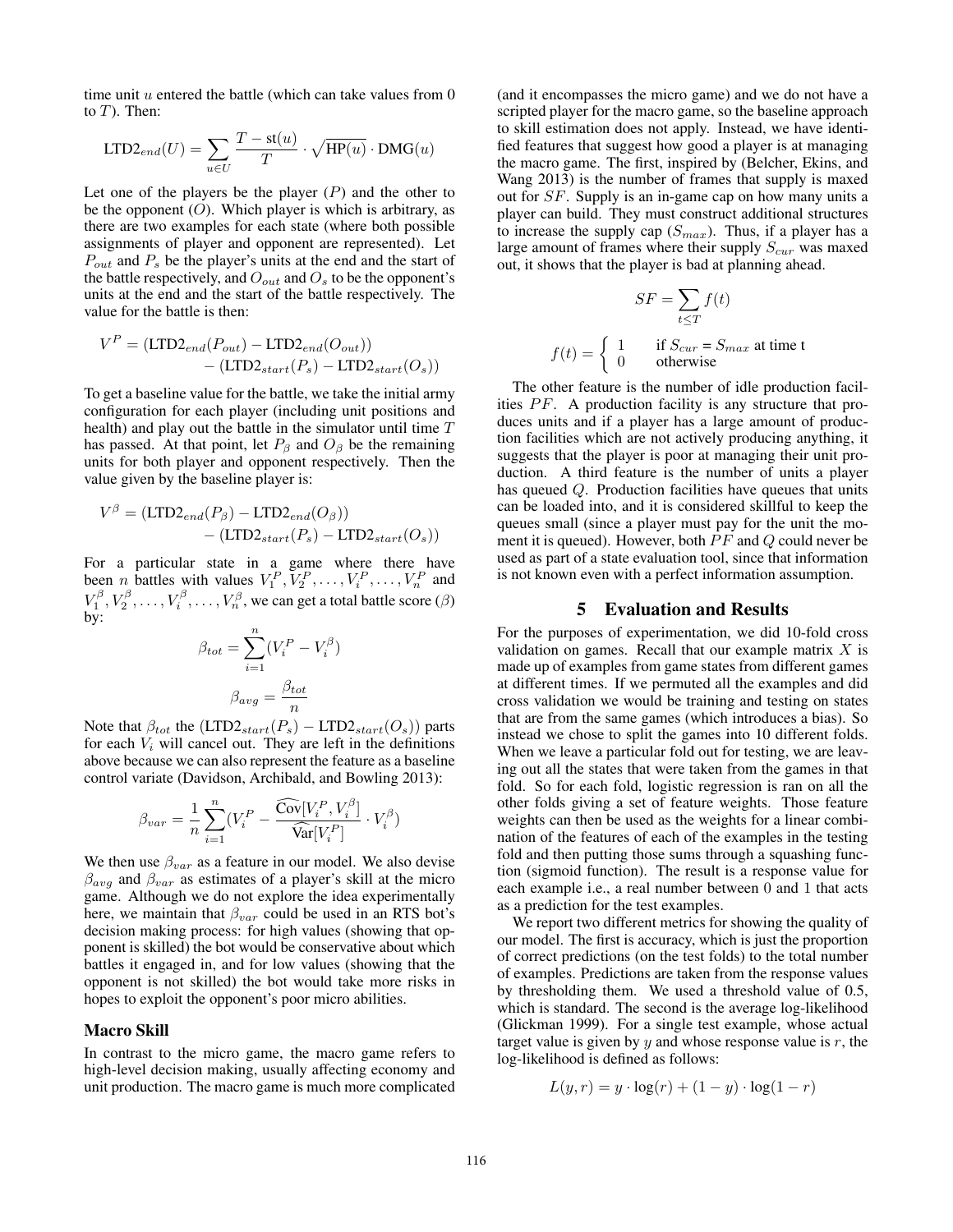| Features         | $0-5$           | $5-10$          | $10-15$         | $15-$           |
|------------------|-----------------|-----------------|-----------------|-----------------|
| $R_{cur}$ , I, U | 54.42 (-0.686)  | $57.76(-0.672)$ | $62.98(-0.647)$ | $64.17(-0.625)$ |
| UC               | 51.96 (-0.712)  | 57.84 (-0.682)  | $66.67(-0.705)$ | $66.46(-0.644)$ |
| MC               | 51.27 (-0.693)  | $55.20(-0.685)$ | $61.45(-0.657)$ | $71.39(-0.561)$ |
| $\beta_{var}$    | $50.23(-0.693)$ | $53.25(-0.690)$ | $55.09(-0.690)$ | $52.82(-0.690)$ |
| SF, PF, Q        | $51.26(-0.695)$ | $49.96(-0.695)$ | $51.75(-0.694)$ | 54.97 (-0.709)  |
| A                | 53.91 (-0.708)  | 58.81 (-0.680)  | $66.36(-0.712)$ | $69.22(-0.613)$ |
| B                | 54.05 (-0.708)  | 58.66 (-0.681)  | $66.44(-0.712)$ | $69.87(-0.608)$ |
| C                | 53.81 (-0.710)  | 58.72 (-0.681)  | $66.41(-0.708)$ | $72.59(-0.587)$ |

Table 2: Individual feature (group) and feature set prediction performance reported as accuracy(%) (avg  $L$ ) in each game time period; A = economic/military features  $R_{cur}$ , I, U, UC; B = A + map control feature MC; C = B + skill features  $\beta_{var}, SF, PF, Q$ 

| <b>Feature Set</b> | $0 - 5$          | $5-10$           | $10 - 15$             | $15-20$           |
|--------------------|------------------|------------------|-----------------------|-------------------|
| $R_{cur}$ , I,U    | 53.75 (-0.6875)  | $58.85(-0.6708)$ | $62.82$ ( $-0.6510$ ) | $60.23 (-0.6562)$ |
| UC                 | $52.03(-0.6936)$ | 58.43 (-0.6735)  | $65.76(-0.6329)$      | $63.96(-0.6516)$  |
| MC                 | $51.27(-0.6943)$ | 55.20 (-0.6872)  | $61.45(-0.6588)$      | $64.02 (-0.6385)$ |
| $\beta_{var}$      | $50.23(-0.6931)$ | 53.25 (-0.6896)  | 55.24 (-0.6899)       | 56.14 (-0.6868)   |
| SF, PF, Q          | $52.02(-0.6925)$ | 50.74 (-0.6939)  | 52.82 (-0.6916)       | 55.21 (-0.6857)   |
| A                  | 53.19 (-0.6917)  | 58.74 (-0.6726)  | $65.28(-0.6367)$      | $63.58(-0.6612)$  |
| B                  | $52.60(-0.6916)$ | 58.56 (-0.6727)  | 64.89 (-0.6377)       | 63.99 (-0.6617)   |
| C                  | $52.73(-0.6914)$ | 58.70 (-0.6669)  | $65.77(-0.6267)$      | $65.23(-0.6510)$  |

Table 3: Feature set prediction performance [accuracy(%) (avg L)]; If time interval is  $[k, l]$  training is done on examples in  $[k,\infty)$  and tested on examples in  $[k,l]$ 

We report the average log-likelihood across examples. Values closer to zero indicate a better fit.

Through experimentation we want to answer the following questions: 1) Can our model be used to accurately predict game outcomes? 2) Does adding the skill features to our model improve the accuracy? 3) What times during a game is our model most applicable to?

To explore these questions we tested a few different feature subsets on examples from different times in the games. Especially in the early game, result prediction is a very noisy problem because there is little evidence in the early game as to who is going to win because the important events of the game have not happened yet. We decided to experiment by running separate cross validation tests just using examples that fall within certain time intervals. For time intervals, we use 5 minute stretches and just include any example with a time-stamp greater than 15 minutes together. Note that not all games are the same length, so for the later time intervals not all games are included. 5 minute interval lengths were chosen because we wanted to have a reasonable amount of examples in each interval while still doing a fine-grained analysis. Table 4 shows how examples were divided based on time-stamps.

Table 2 shows the performance of using the feature sets individually. The map coverage feature  $MC$  preforms very well in the late game because a good MC value near the end of the game is the result of having a good economy earlier in the game and having a strong army. In general, prediction rates improve in the later game stages.  $\beta_{var}$  has a drop in accuracy in the late game because many of the battles at that stage of the game include unit types which our simulator does not support and so late game battles (which

| Time (min) | Games | Examples |
|------------|-------|----------|
| $0 - 5$    | 391   | 23418    |
| $5-10$     | 386   | 22616    |
| $10-15$    | 364   | 19836    |
| $15 - 20$  | 289   | 14996    |
| $20 -$     | 211   | 31060    |

Table 4: A breakdown of how examples were split by timestamp

are important to the game outcome) are ignored. Table 2 also shows feature sets being added, culminating in the full model in line C. Notice that the skill features make a difference in the late game, due to there being differences in skill being more noticeable as the game progresses (SF takes to grow, as players need to make mistakes for it to be useful). When choosing intervals we had problems with overfitting.  $UC$  especially is prone to overfitting if the training set is too small. Table 3 shows how we tested with larger training sets to avoid overfitting. Results are overall slightly lower because the early intervals are trained with all or most of the timestamps, and examples from 20- are never tested on.

### 6 Conclusions and Future Work

Our results show that prediction of the game winner in an RTS game domain is possible, although the problem is noisy. Prediction is most promising in later game stages. This gives hope for quick evaluation in future search algorithms. Also promising is the use of a baseline to estimate player skill, although work is still needed to improve its performance as